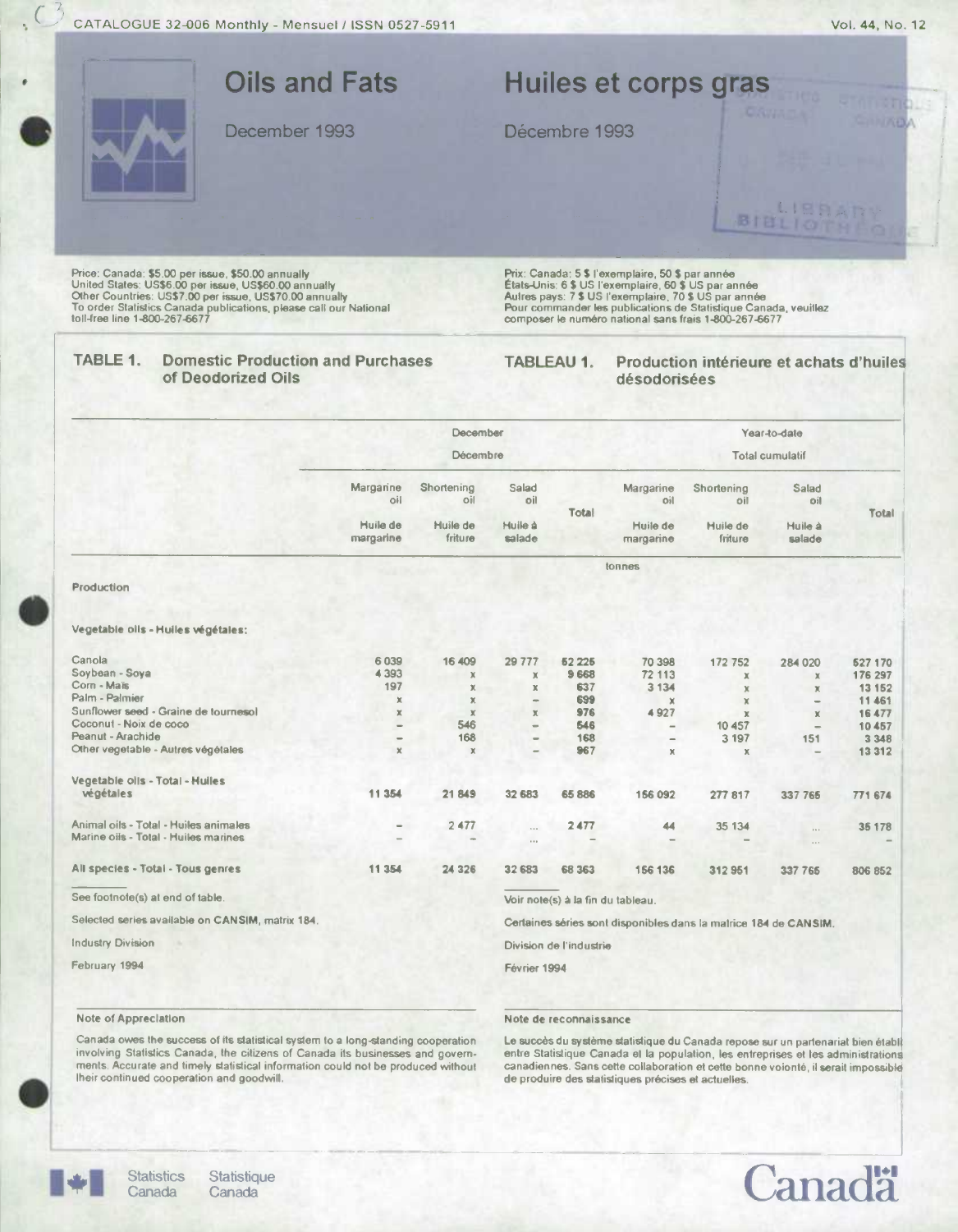#### TABLE 1. **Domestic Production and Purchases of** Deodorized Oils - Concluded

#### Production intérieure et achats d'huiles **TABLEAU 1.** désodorisées - fin

|                                                                                            |                       | December                 |                   |                        |                          |                     | Year-to-date      |             |
|--------------------------------------------------------------------------------------------|-----------------------|--------------------------|-------------------|------------------------|--------------------------|---------------------|-------------------|-------------|
|                                                                                            | Décembre              |                          |                   | <b>Total cumulatif</b> |                          |                     |                   |             |
|                                                                                            | Margarine<br>oil      | Shortening<br>oii        | Salad<br>oil      | Total                  | Margarine<br>oil         | Shortening<br>oil   | Salad<br>oil      | Total       |
|                                                                                            | Huile de<br>margarine | Huile de<br>friture      | Huile à<br>salade |                        | Huile de<br>margarine    | Huile de<br>friture | Huile à<br>salade |             |
|                                                                                            |                       |                          |                   |                        | tonnes                   |                     |                   |             |
| <b>Purchases of Canadian deodorized</b><br>olls - Achats d'huiles désodorisées<br>canadlen |                       |                          |                   |                        |                          |                     |                   |             |
| Vegetable oils - Hulles végétales:                                                         |                       |                          |                   |                        |                          |                     |                   |             |
| Canola                                                                                     | 3 2 4 4               | 1767                     | 3073              | 8 0 8 4                | 25 352                   | 19319               | 49 156            | 93 827      |
| Soybean - Soya                                                                             | x                     | $\mathbf x$              | $\sim$            | 3 183                  | x                        | x                   | x                 | 42 3 66     |
| Com - Maïs                                                                                 | $\mathbf x$           | $\sim$                   | x                 | $\mathbb X$            | $\mathbb X$              | ÷                   | x                 | 2 2 5 6     |
| Palm - Palmier                                                                             | x                     | $\mathbf x$              | $\mathbf x$       | $\mathbf x$            | x                        | ×                   | ×                 | x           |
| Other vegetable - Autres végétales                                                         | $\mathbf{x}$          | $\mathbbm{K}$            | $\mathbf x$       | 1 0 26                 | $\mathbf x$              | $\mathbf{x}$        | $\mathbf{x}$      | ×           |
| Vegetable oils - Total - Huiles                                                            |                       |                          |                   |                        |                          |                     |                   |             |
| végétales                                                                                  | ×                     | $\mathbb X$              | 3 1 7 9           | $\mathbb X$            | ×                        | x                   | 53 644            | $\mathbb X$ |
| Animal oils - Total - Huiles animales                                                      |                       | ×                        | $\cdots$          | ×                      | Ж                        | x                   | 1.14              | ж           |
| Marine oils - Total - Huiles marines                                                       |                       | $\overline{\phantom{a}}$ |                   | $\sim$                 | $\overline{\phantom{a}}$ | $\equiv$            | 1.1               |             |
| All species - Total - Tous genres                                                          | $\mathbf x$           | $\mathbb X$              | 3 179             | 13 3 5 5               | ×                        | $\mathbf x$         | <b>53 644</b>     | 161888      |

revised figures.

nil or zero.

figures not appropriate or not applicable.

confidential, suppressed to meet the requirements of the Statistics Act.

This survey is funded by the "Canadian Oilseed Processors Association".

### **Survey Coverage**

This survey is a monthly mail-out survey with telephone follow-up. The universe is based on the latest Survey of Manufactures. The survey is intended to cover 100% of the production of deodorized oils. The coverage for "purchases of Canadian deodorized oils" shown in Table 1 is not 100% but represents only the purchases of the reporting establishments. The coverage for Tables 2, 3 and 4 is intended to be 100%. The degree of estimation (the percentage estimated by Statistics Canada due to non-response) In the cumulative year-to-date data Is 0.96% for all items.

Note: The reporting establishments for 1993 are listed on pages 5 and 6 of this publication.

nombres rectifiés.

néant ou zéro.

... n'ayant pas lieu de figurer.

confidentiel, supprimé en vertu des dispositions de la Loi sur la statistique.

Cette enquête est subventionnée par "Canadian Oilseed Processors Association".

#### **Champs d'observation**

Il s'agit d'une enquête postale mensuelle avec suivi téléphonique. L'univers est basé sur la derniere enquête annuelle des manufactures. L'enquête doit couvrir la totalité de la production des huiles désodorisées. Le champ d'observation pour "les achats d'huiles désodorisées canadiennes" qui apparaît au tableau 1 n'est pas à 100% car il ne représente que les achats des établissements répondants. Le champ d'observation pour les tableaux 2, 3 et 4 devrait aussi être couvert en totalité. Le degré d'estimation (le pourcentage estimé par Statistique Canada en raison de non-réponse) à l'égard des données cumulées depuis le début de l'année est de 0.96% pour tous les produits.

Nota: La liste des établissements déclarantes pour 1993 figure aux pages 5 et 6 de cette publication.

For further information, contact:

Peter Zylstra, Industry Division, **Statistics Canada** Ottawa, Ontario. K1A OT6  $(613)$  951-3511

Pour de plus amples renseignements, veuillez communiquer avec:

Peter Zylstra, Division de l'industrie. Statistique Canada Ottawa, Ontario K1A OT6  $(613)$  951-3511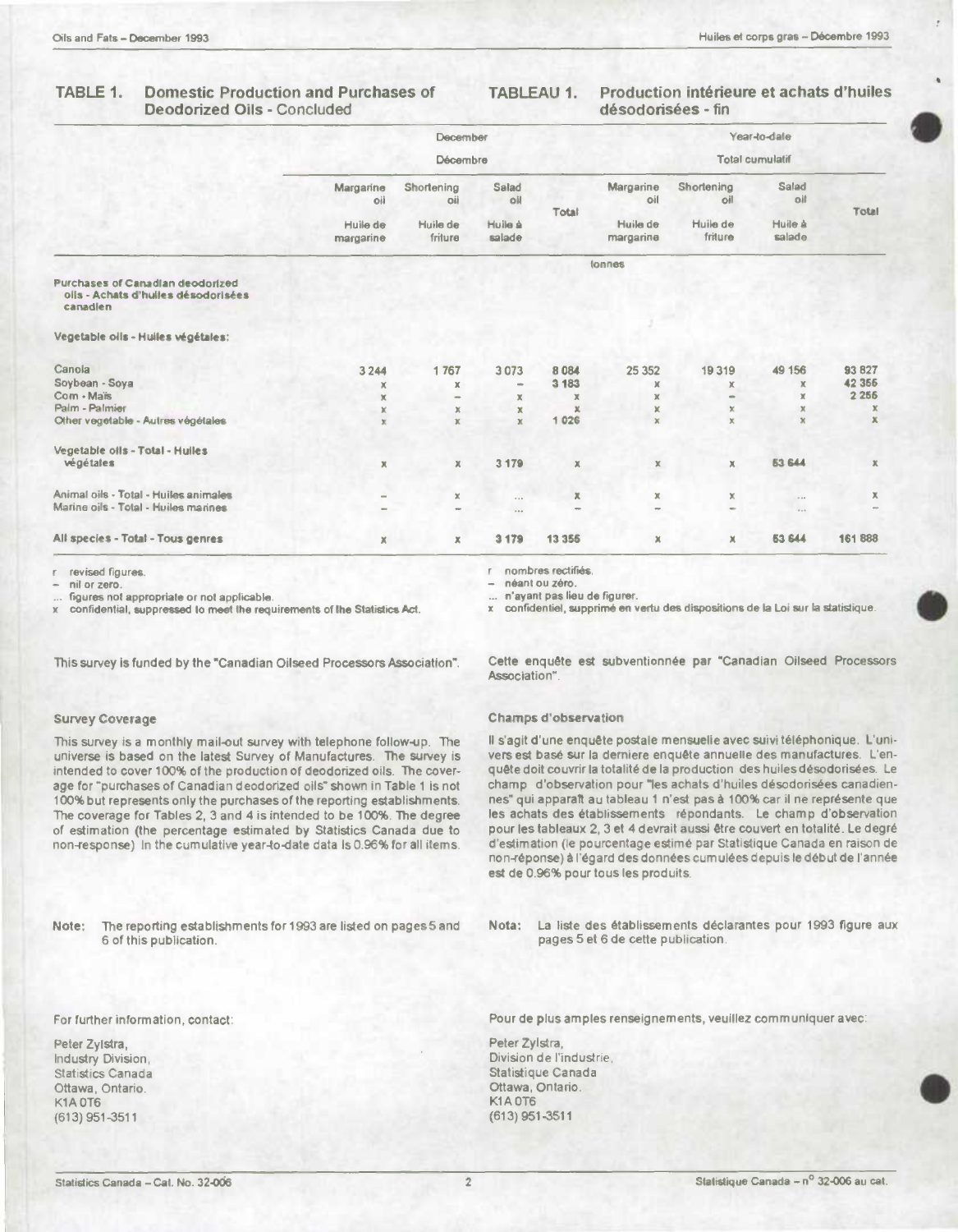#### TABLE 2. **Manufacturers' Sales and Stocks of Deodorized Oils in Bulk**

#### Ventes et stocks des fabricants d'huiles TABLEAU 2. désodorisées en vrac

|                                                                                   |                          | December            |                   |                       | Year-to-date           |                   |
|-----------------------------------------------------------------------------------|--------------------------|---------------------|-------------------|-----------------------|------------------------|-------------------|
|                                                                                   |                          | <b>Décembre</b>     |                   |                       | <b>Total cumulatif</b> |                   |
|                                                                                   | Margarine<br>oil         | Shortening<br>oil   | Salad<br>oil      | Margarine<br>oil      | Shortening<br>oil      | Salad<br>oil      |
|                                                                                   | Huile de<br>margarine    | Huile de<br>friture | Huile à<br>salade | Huile de<br>margarine | Huile de<br>friture    | Huile à<br>salade |
| Sales - Ventes                                                                    |                          |                     | tonnes            |                       |                        |                   |
| To packagers or bottlers <sup>7</sup> - Aux<br>empaqueleurs ou aux embouleilleurs | 6 4 3 5                  | 5 2 2 6             | 19702             | 90 097                | 73 030                 | 189 977           |
| To others - A d'autres                                                            | $\overline{\phantom{0}}$ | 13 003              | 7 3 8 5           | 226                   | 154 196                | 96 515            |
| <b>Bulk sales Total - Ventes en vrac</b>                                          | 6 4 3 5                  | 18 229              | 27 087            | 90 323                | 227 226                | 286 492           |
| Total stocks - Total des stocks                                                   | 994                      | 662                 | 1 374             | $A + 4$               | $\alpha=0$             | 1.14              |

Not additive to packaged sales in table 3.

revised figures.<br>figures.

nil or zero.

1 Non additif avec les ventes en paquets du tableau 3.

r nombres rectifiés. n'ayant pas lieu de figurer.

... n'ayant pas liei<br>- néant ou zéro.

| TABLE 3. | <b>Manufacturers' Sales and Stocks of</b> |
|----------|-------------------------------------------|
|          | Margarine, Shortening' and Salad Oil      |
|          | in Packages                               |

Margarine, graisse préparée<sup>1</sup> et huile à TABLEAU 3. salade, ventes et stocks des fabricants en paquets

|                                                         |           | December            |                     |           | Year-to-date           |                   |
|---------------------------------------------------------|-----------|---------------------|---------------------|-----------|------------------------|-------------------|
|                                                         |           | Décembre            |                     |           | <b>Total cumulatif</b> |                   |
|                                                         |           | Shortening          | <b>Salad</b><br>oil |           | Shortening             | Salad<br>oil      |
|                                                         | Margarine | Graisse<br>préparée | Huile à<br>salade   | Margarine | Graisse<br>préparée    | Huile à<br>salade |
|                                                         |           |                     | tonnes              |           |                        |                   |
| Sales - Ventes                                          |           |                     |                     |           |                        |                   |
| Retail - Détail                                         | 11 079    | 1 0 3 5             | 4577                | 121 332   | 18773                  | 37837             |
| Commercial and industrial - Commercial<br>el industriel | 1 567     | 8 5 4 0             | 2 5 9 8             | 19 3 38   | 105 048                | 31 860            |
| Packaged Sales - Total - Ventes en paquets              | 12 646    | 9575                | 7 175               | 140 670   | 123 821                | 69 697            |
| <b>Total stocks - Total des stocks</b>                  | 10 955    | 4689                | 3540                | $400 -$   | 200                    | <b>BRA</b>        |

Including baking and frying oils and fats.<br>revised figures.<br>figures not appropriate or not applicable.<br>confidential, suppressed to meet the requirements of the Statistics Act.  $\mathsf{X}$ 

<sup>1</sup> Y compris les huiles et graisses de cuisson.

 $\mathsf{r}$ nombres rectifiés.

n'ayant pas lieu de figurer.

x confidentiel, supprimé en vertu des dispositions de la Loi sur la statistique.

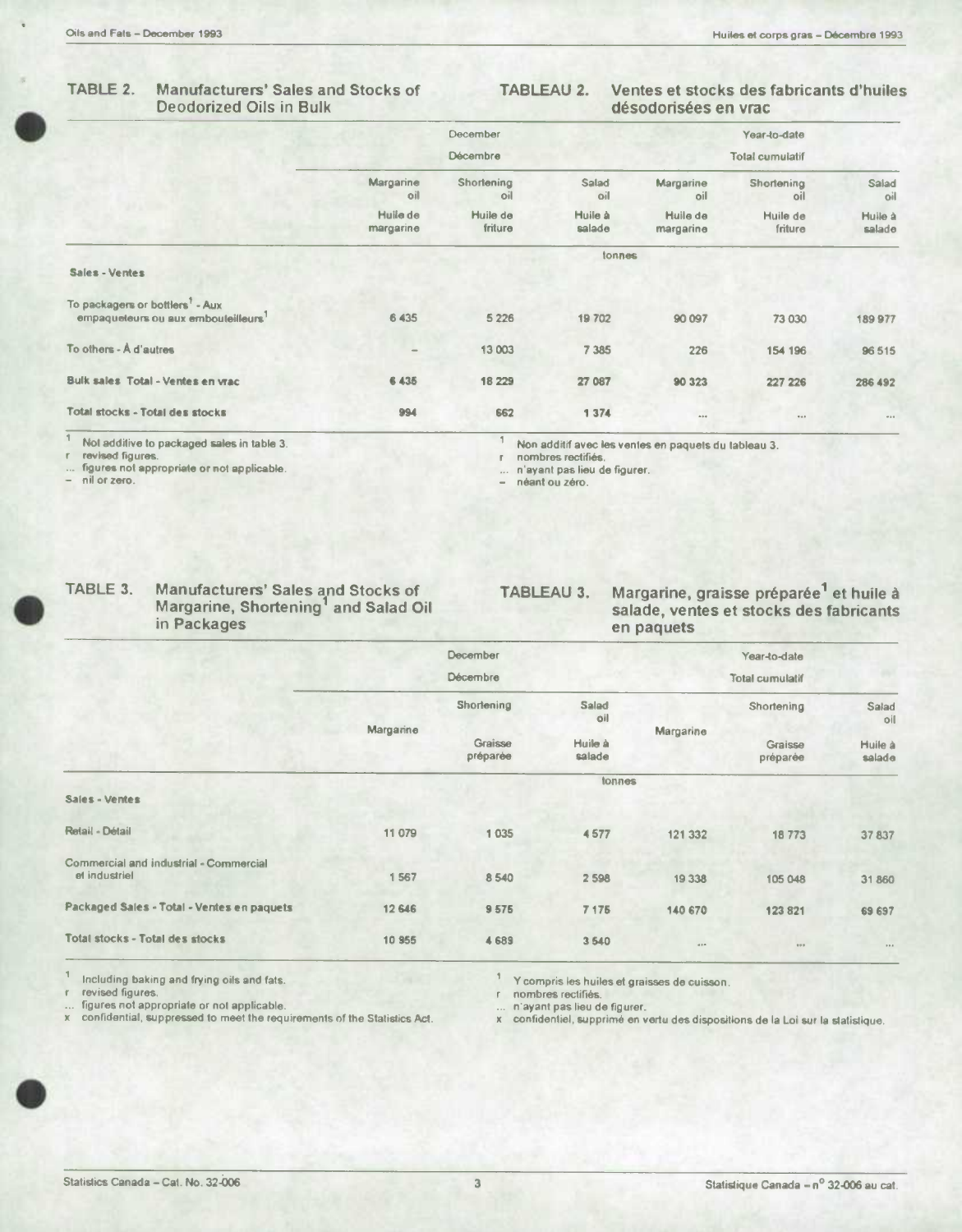#### TABLE 4. **Oilseed Crushings; Production and Stocks of Vegetable Oils and Oil Meals, December 1993**

**TABLEAU 4.** Résidus de graines oléagineuses; production et stocks d'huiles végétales et tourteaux, décembre 1993

|                                                                | Oilseed<br>crushings  |                                                    | Vegetable oils<br>Huiles végétales |              | Meals<br>Tourteaux |  |
|----------------------------------------------------------------|-----------------------|----------------------------------------------------|------------------------------------|--------------|--------------------|--|
|                                                                | Résidus de<br>graines |                                                    |                                    |              |                    |  |
|                                                                |                       | Production                                         | <b>Stocks</b>                      | Production   | <b>Stocks</b>      |  |
| Flaxseed - Graine de lin                                       | $\mathbbmss{K}$       | $\mathbf x$                                        | tonnes<br>$\pmb{\times}$           | $\mathbf x$  | x                  |  |
| Canola                                                         | 197 632               | 81 338                                             | 25 6 26                            | 121 656      | 31 708             |  |
| Soybean - Soya                                                 | $\mathbb X$           | $\mathbb X$                                        | $\mathbb X$                        | $\mathbb X$  | x                  |  |
| Sunflower seed - Graine de tournesol                           | x                     | $\mathbb X$                                        | $\mathbb X$                        | $\mathbb X$  | $\mathbb X$        |  |
| <b>Total</b>                                                   | $\pmb{\times}$        | $\mathbb X$                                        | $\mathbb X$                        | $\mathbb{X}$ | Х                  |  |
| Year-to-date - Total cumulatif:                                |                       |                                                    |                                    |              |                    |  |
| Flaxseed - Graine de lin                                       | $\mathbb X$           | x                                                  | $\cdots$                           | x            | 100                |  |
| Canola                                                         | 2 039 447             | 846 463                                            |                                    | 1 249 409    | $\sim$             |  |
| Soybean - Soya                                                 | $\chi$                | $\mathbb X$                                        | $\cdots$                           | x            | $\epsilon$ and     |  |
| Sunflower seed - Graine de tournesol                           | $\mathbb X$           | $\mathbb X$                                        | $\cdots$                           | $\mathbb X$  | 1.11               |  |
| Total                                                          | $\mathbb{X}$          | $\mathbb{X}$                                       | $\pm$ + $\pm$                      | $\mathbb X$  | 111                |  |
| revised figures.<br>figures not appropriate or not applicable. |                       | nombres rectifiés.<br>n'ayant pas lieu de figurer. |                                    |              |                    |  |

x confidential, suppressed to meet the requirements of the Stalistics Act.

Sources: Statistics Canada, Agriculture Division, Crops Section.

| Note: |                                    | The data for this table has been revised from 1986 to 1991, see |
|-------|------------------------------------|-----------------------------------------------------------------|
|       | catalogue no. 22-007, matrix 5687. |                                                                 |

x confidentiel, supprimé en vertu des dispositions de la Loi sur la statistique.

Source: Statistique Canada, Division de la statistique agricole, Section des cultures

Nota: Les données de ce tableau ont été revisées de 1986 à 1991, voir catalogue nº 22-007, matrice 5687.

Published by authority of the Minister responsible for Statistics Canada.<br>© Minister of Industry, Science and Technology, 1994. All rights reserved. No e while the publication may be reproduced, stord in a refrieval system or<br>transmitted in any form or by any means, electronic, mechanical,<br>photocopying, recording or otherwise without prior written permission from<br>Licence

Publication autorisée par le ministre responsable de Statistique Canada. O Ministre de l'industrie, des Sciences et de la Technologie, 1994. Tous droits réservés. Il est interdit de reproduire ou de transmettre le contenu<br>de la présente publication, sous quelque forme ou par quelque moyen<br>que ce soit, enregistrement sur support magnétique, reproduction électronique, mécanique, photographique, ou autre, ou de l'emmagasiner dans un système de recouvrement, sans l'autorisation<br>écrite préalable des Services de concession des droits de ticence, Division du marketing, Statistique Canada, Ottawa, Ontario, Canada K1A

The paper used in this publication meets the minimum requirements of American National Standard for Information Sciences - Permanence of Paper for Printed Library Materials, ANSI Z39.48 - 1984.

Le papier utilisé dans la présente publication répond aux exigences minimales de<br>l'"American National Standard for Information Sciences" – "Permanence of Paper for Printed Library Materials", ANSI Z39.48 - 1984.

 $\circ$ 

Statistics Canada - Cat. No. 32-006

⊝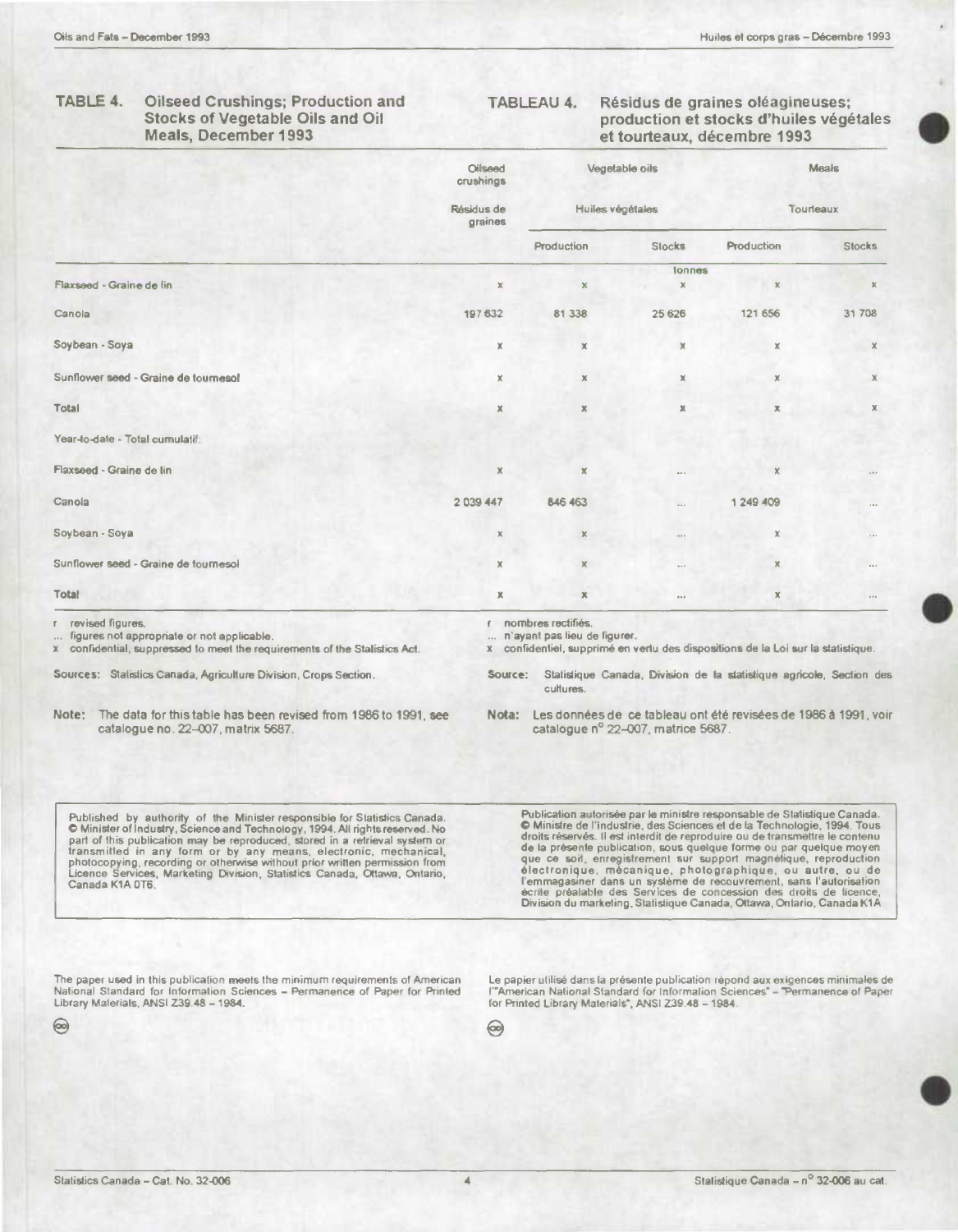# **• List of Reporting Firms, 1993**

**.**

## Liste des firmes déclarantes, 1993

| Name                                                                  | <b>Plant Location</b>   |
|-----------------------------------------------------------------------|-------------------------|
| Nom                                                                   | Localisation de l'usine |
|                                                                       |                         |
| Newfoundland - Terre-Neuve                                            |                         |
| The Nfld. Margarine Co. Ltd. (1)                                      | St. John's              |
|                                                                       |                         |
| New Brunswick - Nouveau-Brunswick                                     |                         |
| Baxter Dairies Ltd. (1,2,3)                                           | <b>Sussex</b>           |
| Nova Scotia - Nouvelle Écosse                                         |                         |
| Farmers Co-operative Dairy Ltd. (1)                                   | Middleton               |
|                                                                       |                         |
| Quebec                                                                |                         |
| Canamera Foods (Edible Oils Div.) (1,2,3,4,5)                         | Montréal                |
| D.P.M. Thibault Inc. (1)                                              | <b>Trois-Rivières</b>   |
| J.E. Bergeron & Fils Ltée. (1)                                        | Bromptonville           |
| Kraft General Foods Limitée (1,2,3)                                   | Mont-Royal              |
| Lactantia Limitée (1)                                                 | Victoriaville           |
| Viandes Olympia Ltée (1)                                              | St-Hyacinthe            |
| W.J. Lafave & Fils Limitée (1,2,3)                                    | St-Jérome               |
| Ontario                                                               |                         |
| ADM Agri-Industries Ltd. (3,4,5)                                      | <b>Windsor</b>          |
| Ault Foods Limited (2)                                                | Mitchell                |
|                                                                       | <b>Dundee</b>           |
| Canada Starch Co. Ltd. (Best Foods Canada Inc.) (3)                   | Cardinal                |
| Canamera Foods (Edible Oils Div.) (1,2,3,4,5)                         | Toronto                 |
| Carson Foods (1,3)                                                    | <b>Brampton</b>         |
| Hershey Canada Incorporated (Planter's Div.) (3)                      | <b>Smith Falls</b>      |
| Hubberts Processing and Sales (1,2,3,4)                               | Mississauga             |
| J.M. Schneider Inc. (2)                                               | Kitchener               |
| Margarine Golden Gate Michca Inc. (1)                                 | Mississauga             |
| Monarch Fine Foods Co. Ltd. (Div. of Thomas J. Lipton Inc.) (1,2,4,5) | <b>Rexdale</b>          |

Monarch Fine Foods Co. Ltd. (Div. of Thomas J. Upton Inc.) (1 .2,4,5) Proctor & Gamble Inc. (2,3,4,5) Seaforth Creamery Co. Ltd. (1.3) Vanco Brands Ltd (1)

Hamilton **Seaforth** Mississauga